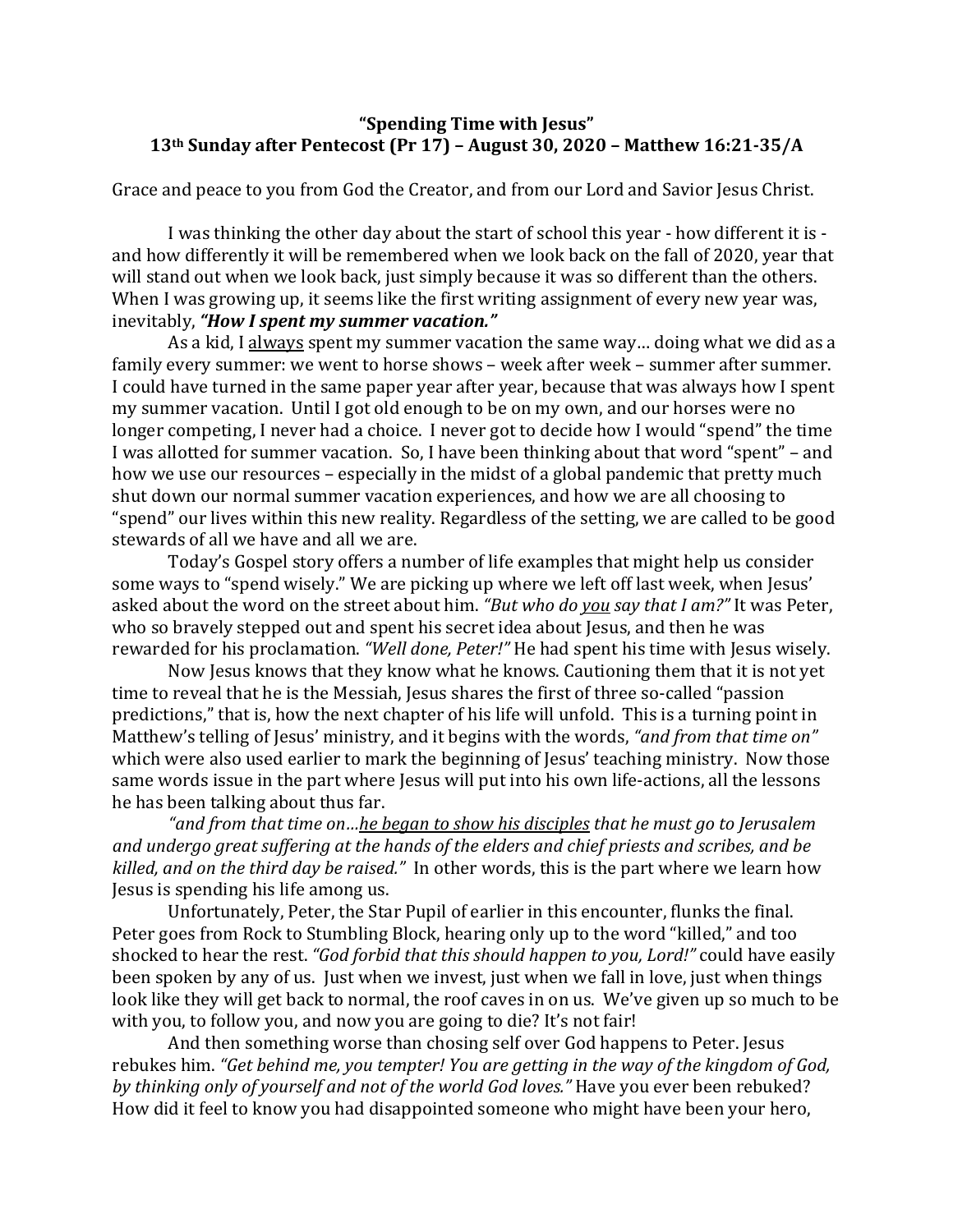a respected elder, a beloved mentor, or the love of your life? Were their expectations of you, realistic? Had they set the bar too high? Are your expectations of you too high? What is it (do you think) that God wants from you?

Did you ever think about the fact that Jesus didn't really need the disciples, the followers, the crowds? In fact, Jesus could have done everything he did without any of them. They weren't there to do for him (although I'm sure he delighted in their company,) they were there to learn how to spend their lives - and not just learn it - but live it. By doing so, they and we, can be a part of showing the world hope through God's love that comes without strings, without limits.

How did Jesus show them what he was telling them? Sacrifice. He spent his life, his choices, his rights for you. He surrendered his power, he gave in to the world, so that we might see what sacrifice can accomplish. Transformation.

When Jesus said, "take up your cross" what do you think the disciples heard? Certainly not what we hear, since for us the cross is something quite different. For us it is a symbol of death to new life, but for them...for them it just meant death; execution by the political occupiers known as Rome. To take up your cross meant that you were on the way to being crucified; you were as good as dead, you were one of those guys on death row known as a "dead man walking" (or in these days, "walking dead.") To take up your cross meant that you were already dying.

So this is not the place in scripture where we can take some slight comfort in knowing that our pains and burdens and troubles of this world are "just my cross to bear." This is something much deeper, much more profound than endurance. This invitation is for a total re-orientation of identity. What Jesus is asking is whether or not we are willing to die for something bigger than ourselves. (pandemic)

On the surface, it seems so easy to say yes, I'll follow you. But if we let the invitation sink in and really begin to understand what Jesus is asking, we most probably pull back in fear. Just like Peter, we are SCARED STIFF, because deep down we know that we cling to our selves with all the power that is in us. We do not want to lose control, we do not want to give our rights away, and we do not want to have to sacrifice anything that we have worked for, earned or accumulated. But nowhere else in scripture do we get pinned to the wall quite so skillfully as we do right here.

We stand in Peter's shoes and try to get God to affirm where we are and who we are and the direction that we have chosen for ourselves. We protest that we have lived well and provided the best we can for our families. We protect our choices for security and comfort and rationalize that as long as we're not hurting anyone, we are leading good Christian lives.

And yet we know the lie of that, because each of us knows how deeply we yearn for the connection with God that feeds our souls, and nourishes our spirits. How desperately we want that closer connection which comes only with the cost of following. (Does this make you fearful? It the cost too high? Are we condemned to be "in bondage to sin such that we cannot free ourselves...?") All the talk of spending yourself for others you might not even know is way too much to ask. And we see that we are not able to bear the burden of the cross. We simply can't do it.

But God doesn't hold that against us. God knows we cannot, and loves us just the same. God looks at each one of us with the pride we feel when we watch one of our own do something wonderful, or profound, or self-less. We can only see them through the eyes of